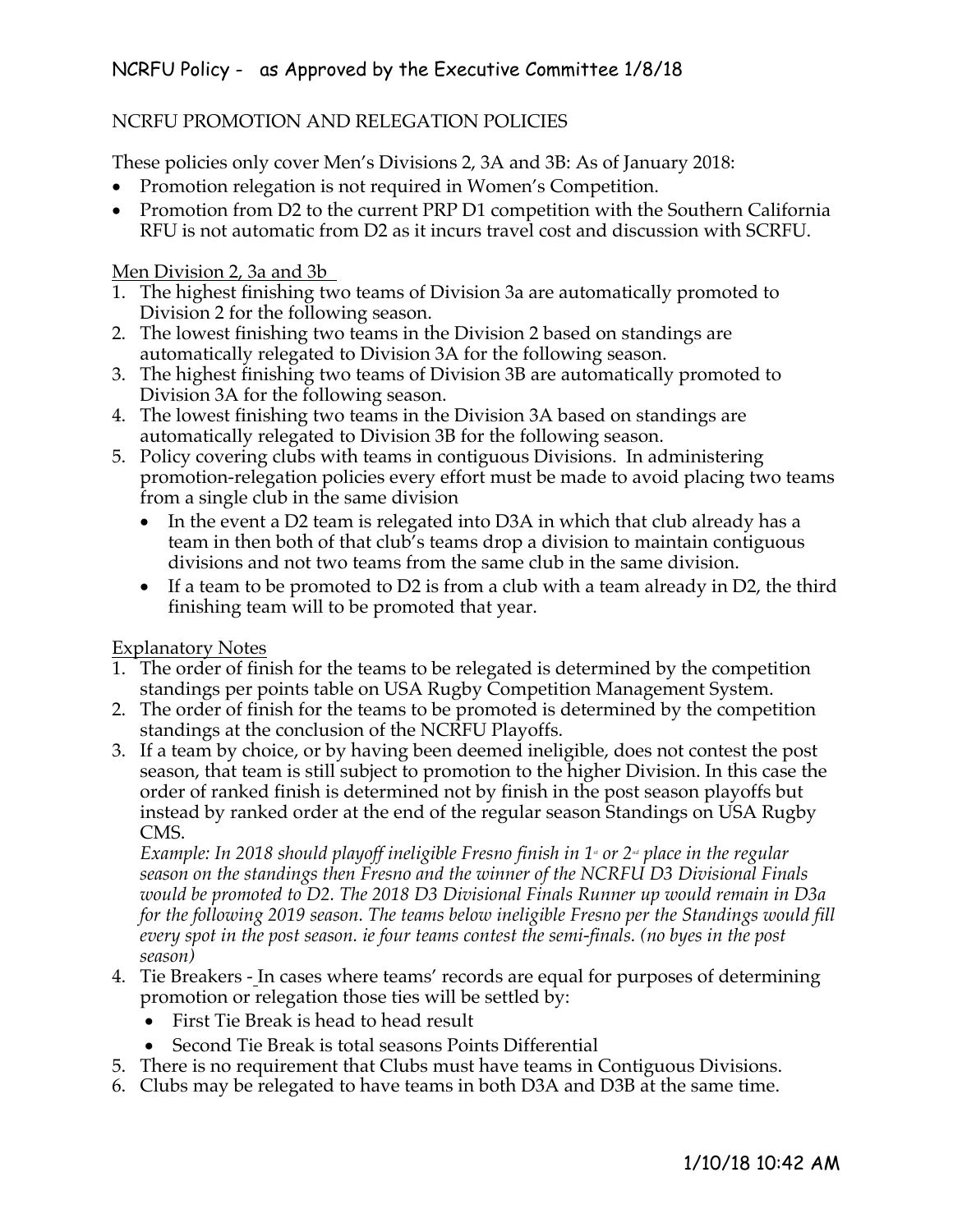Example: As a result of the 2018 finish should the Blackhawks be relegated from D2 to D3a regardless of the finish of the Blackhawks "B" side in 2018 D3b the "B side would remain D3b for 2019.

- 7. New Member Clubs are to enter D3b unless entry into D3A is approved at a duly noticed Union Membership Meeting with a two-thirds majority of votes cast.
- 8. Club's "B" sides enter at the D3b Level in the first year unless entry into D3A is approved at a duly noticed Union Membership Meeting with a 2 two-thirds majority of votes cast.

### Division Size

As approved by the membership at a Union Special Meeting on October  $29^{\text{th}}$  2017: Maximum division size is 10 teams per Division. Division size of 8 to 10 is recognized as being optimal given calendar playing dates available from January to May, allowing with single round robin in league play with post season playoffs leading to a Divisional Final.

### Implementation and Management

- The NCRFU Executive Committee reserves the right, if in the interests of improving competition, to deviate from this policy and promote/relegate multiple teams or alter entire league structures. In this event teams are to be promoted/relegated in order based on the final ranking table from USA Rugby CMS Standings and playoff results of the previous XV's season. Any substantive change to the policy requires approval of two thirds vote of the Union membership at a duly noticed meeting.
- Where a two-thirds vote of the Union Membership approves substantive changes proposed by the Executive Committee, notice to clubs of promotion-relegation provisions is agreed to have been satisfied. Meaning the results that are developed and approved at the Union Membership meeting are understood to change within the duly noticed Union Membership meeting. The agenda may not be able to provide notice of every possible Divisional Variation or Schedule Variation which may arise during the meeting. However, any proposed and debated variations arising from a membership meeting are to be considered duly noticed.

### USA Rugby Ratification of Competition Divisions and Schedules

NCRFU Division structures and schedules require the approval of the ACR1 and USA Rugby Committees. Every effort should be made to construct divisions and schedules that are consistent with USA Rugby standards concerning such matters as match minimums, eligibility and related concerns. NCRFU Division structures and schedules must not rely on waivers or exceptions to USA Rugby practices.

### Appeals

- Affected clubs may appeal promotion/relegation. Such appeals must be filed at the within 25 days of the NCRFU Divisional Finals.
- Appeals must be in writing detailing rationale for appeal to the Union Secretary and President. Appeal documents must be limited to 5 pages total.
- Any such appeal requires a \$500 appeal filing fee. The full fee will be returned upon a favorable determination for the appellant. A determination against appellant will result in NCRFU retaining the deposit.